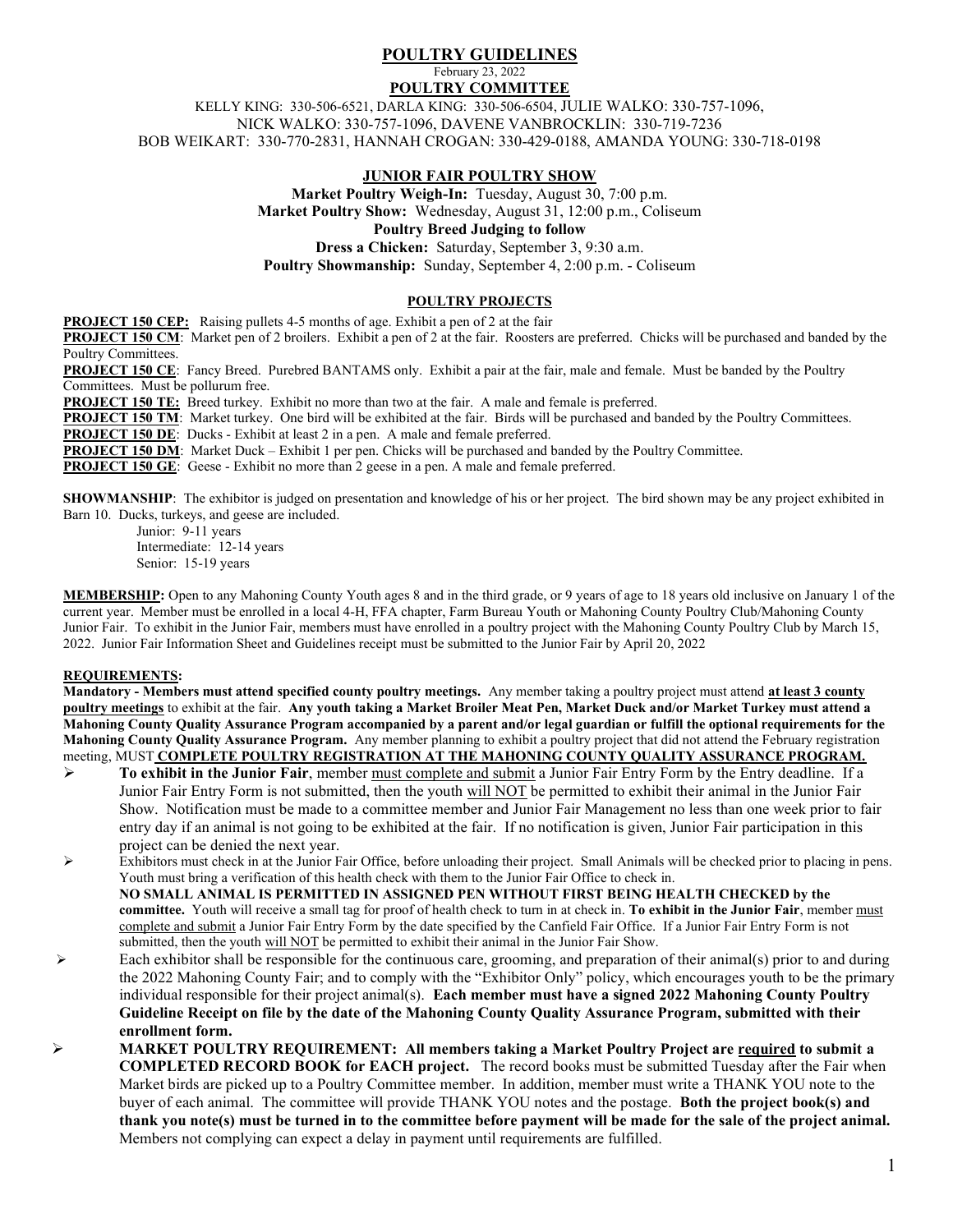$\triangleright$  All exhibitors are responsible for cleaning their pens after the fair. We highly recommend bedding remain in the pen until Tuesday a.m., so animals still have bedding until they are hauled. Pen cleaning must be completed between Tuesday and Saturday following the fair. See the Pen Cleaning Policy under the General Poultry Guidelines.

SHOW/SALE ATTIRE: All exhibitors are required to wear appropriate dress for both handling and showing of animals. For safety reasons, all youth must wear closed toe shoes/boots and jeans. As we are in the public view, dress code while working with animals should be reflective of the agricultural industry. During weigh-in, the show, and the sale; exhibitors are expected to dress in their best jeans/show pants, Market Livestock shirt for weight classes; and/or Market Livestock shirt, clean t-shirt or collared shirt, or nice button show shirt; closed toe, leather shoes/boots. No casual footwear such as sneakers, sandals, flip-flops, or rubber barn boots may be worn in the show ring. Low cut shirts, tank tops, torn clothing, novelty t-shirts, cut-offs, low cut jeans and like style clothing will not be considered appropriate show attire. Exhibitors dressed in such clothing shall not be permitted to enter the show/sale ring. Those taking Market Projects should be reminded that pictures for buyers will be taken during weigh-in. PLEASE DRESS ACCORDINGLY!!!

#### MANDATORY: ALL YOUTH WILL BE PROVIDED WITH A MARKET LIVESTOCK CLUB SHIRT COMPLIMENTS OF WITMERS FEED & GRAIN. THIS T-SHIRT WILL BE REQUIRED ATTIRE IN EACH MARKET CLASS. THIS T-SHIRT WILL NOT BE REQUIRED IN SHOWMANSHIP OR DURING THE SALE.

Please be reminded of the following: No individual club shirts may be worn to show Market Livestock. Individual club shirts may be worn during the sale & for pictures. If a youth does not have a club shirt or special attire for pictures, then it is highly recommended they wear their new Market Livestock shirt.

SELLING & SHOWING: Members must show and sell their own project animals. Exceptions will only be made for exhibitors who have submitted and received permission from the Poultry committee and Junior Fair management. The name of a substitute exhibitor must be included in this letter and will be documented by the Committee. Substitute exhibitors must be a current livestock club member and enrolled in the same species. The member must be present for either the show, or the sale. They may not request a substitute for both. If the member or the substitute is not present at the time of the auction, the project will not be sold. Unexpected emergencies, such as illness…etc., must be reviewed and approved by the committee.

> A commission charge of not more than 2% will be withheld from the selling price of the animal sold by the Market Livestock Committee for supplies and handling fees.

Checks will be processed through the sale & fees/expenses dispersed accordingly on the designated check night.

2022 MARKET SALE PICTURE POLICY: All members planning to exhibit Market Livestock in the Junior Fair Show MUST SUBMIT A PICTURE which includes the youth and the animal they plan to exhibit to mcjrfairphotos@gmail.com by August 20. The email must include the name of the youth exhibitor and the identification number of the animal in the photo. If the member has not chosen their final animal when photos must be submitted, then the member must submit photos with each animal and submit the youth's name and animal identification with these photos. Photos should be landscape and saved as a jpeg file. Pictures must be clear with a quality of at least a 300 dpi. Youth must be dressed appropriately, and animals must be clean and represent a final market project. If the photo submitted is not a quality photo, the member will be notified to resubmit the photo. PHOTOS ARE MANDATORY FOR ALL MARKET LIVESTOCK. IF NO PHOTO IS SUBMITTED, THE ANIMAL WILL BE SOLD AT THE END OF JUNIOR FAIR MARKET SWINE SALE and WILL BE LISTED IN THE SALE BILL AS HAVING NO PHOTO AVAILABLE. Youth without photos will also not be eligible for Grand or Reserve Champion. Keep in mind that our buyers look forward to these photos to show pride in their purchase. A photo is a simple way to thank your buyer.

**JUNIOR FAIR EXHIBITION:** All small animal projects must be in place by 6:00 p.m. Entry Day. No small animal projects are permitted to leave the fair until 9:00 p.m. Monday, or premiums and trophies will be forfeited. Member may also be disqualified from exhibiting the following year. Only exceptions will be animals showing health problems, which must be approved by the committee, Junior Fair Management and the fair veterinarian.

- Any protests or discrepancies should be discussed with the Committee and Junior Fair Management.
- $\triangleright$  Small & Exotic Animal Committee has highly recommended that all youth planning to exhibit their animals at the Junior Fair attend a session on Sportsmanship or view the video on Sportsmanship at a countywide event or club meeting.
- $\triangleright$  No animal projects will be permitted on the fairgrounds or in Barn #35 without a Health Check on Entry Day.
- $\triangleright$  All Small & Exotic youth exhibitors taking Market animals must adhere to Market Livestock guidelines.

# NOTE FOR ALL JUNIOR FAIR LIVESTOCK:

Any veterinary measures requested by the owner to maintain animal health, are the responsibility of the owner. Each youth showing Livestock must have a Permission to Treat Form on file to allow emergency treatment for your animal. All veterinary treatment required for Market Livestock after Drug Notification Form is submitted on entry day, must be recorded at the Junior Fair Office to update Drug Notification Information. For Market Livestock, any preventative veterinary measures requested by the buyer following the sale are the responsibility of the buyer; and must be approved by the Poultry Committee.

# EXHIBITOR ONLY POLICY - GUIDELINES FOR ALL LIVESTOCK FITTING, SHOWING, AND SHOWMANSHIP

- (A) A junior livestock show exhibitor shall be responsible for the continuous care, grooming and preparation of the livestock entered in the junior fair livestock show.
- (B) An exhibitor may receive assistance in the care, grooming, and preparation of the livestock entered in the junior livestock show, provided that the assistance shall be limited to explanation and/or demonstration provided by the following:
	- (1) Family members;
	- (2) Household members;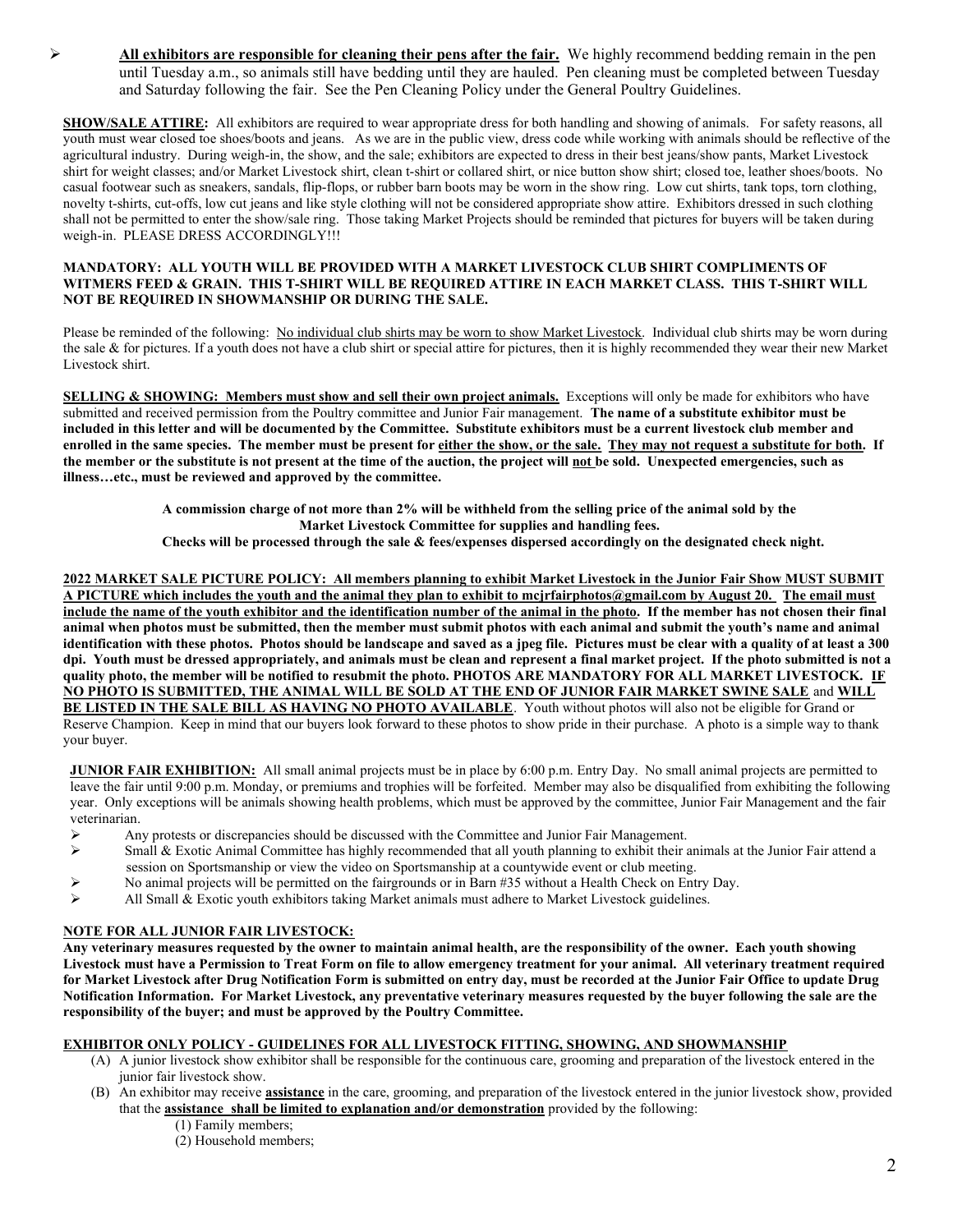(3) Members of the exhibitor's 4-H club, FFA chapter, or other youth organization. Members providing assistance must be active youth members of the youth organization;

- (C) Assistance will be limited to explanation and minimal demonstration, or for safety purposes. Explanation and minimal demonstration refer to explaining and/or showing a youth how to perform the task at hand and is restricted to this assistance. Youth exhibitors are expected to complete the task.
- (D) Member must show and/or sell his/her own animal. Coaching or assisting by any person outside the show ring while the exhibitor is showing is prohibited. ONLY YOUTH EXHIBITORS AND/OR JUNIOR FAIR DESIGNEES AND/OR COMMITTEE MEMBERS ASSISTING WITH THE SHOW MAY BE IN THE RING DURING THE SHOW. Any exceptions must be approved by the committee. Any violation may result in the disqualification of the exhibitor.
- (E) All youth exhibitors, parents, family members, advisors, adult volunteers, or other individuals involved in these projects are expected to maintain a respectable and professional demeanor throughout the project year; and especially during the Junior Fair Show. The project year will be considered from the time an individual enrolls in their project until the next enrollment deadline. Foul language, disrespectful, unsportsmanlike, unruly behavior and/or animal neglect will not be tolerated. Discipline will be any or all of the following:
	- (1) One verbal warning to discontinue behavior
	- (2) Second warning will be security escort of the individual from the premises.
	- (3) Third warning will result in the barring from exhibition, and/or participation in the activities held during the year, and/or other Junior Fair Livestock events/activities, and/or Junior Fair Show for up to three years.
- (F) NEW 2022: SOCIAL MEDIA POLICY: All youth exhibitors, parents, family members, advisors, adult volunteers, or other individuals involved in these projects are expected to maintain respectable demeanor in the use of social media with regards to the youth involved in the Junior Fair Program. Social Media use which is deemed unlawful, abusive, threatening, defamatory, obscene, harassing, creates a hostile environment, or creates a negative image of the Junior Fair Youth Program will not be tolerated.
	- Discipline will be any, or all of the following:
	- (1) One verbal warning to discontinue behavior (2) Second warning will be removal from events/activities
	- (3) Third warning will result in the barring from exhibition, and/or participation in the activities held during the year, and/or other Junior Fair Livestock

IMPORTANT: In extreme situations, where the safety of any individual has been threatened and/or is in question, and/or if there is any evidence of the use of alcohol, drugs, or violence; the committee may waive the right of the first and/or second warning; and may immediately seek assistance in the removal of an individual from the premises. This individual will be placed on probation and the situation will be reviewed as to further participation referring to section (E) number (3) above.

This guideline shall be referred to as the "EXHIBITOR ONLY" guideline. Any additional adult assistance required by a youth exhibitor must be approved by the committee and/or Junior Fair Supervision. Infractions of this guideline shall result in the following:

(A) If an infraction has been reported and confirmed, one verbal warning will be given immediately to the exhibitor and/or parent/guardian. Exhibitor will be expected to adhere to the guidelines;

(B) If exhibitor refuses to adhere to the guidelines, a second warning will result and include a \$50.00 penalty, which the exhibitor must pay immediately, or must agree that the \$50.00 penalty will be deducted from his/her sale check. Penalty monies will be paid to the Market Livestock Committee. The penalty and/or agreement to deduct the penalty from the sales check will be attached to a signed, written agreement which states the exhibitor will adhere to the above guidelines;

(C) A third refusal will be termed as tampering and/or misrepresentation and will result in the immediate disqualification of the exhibitor and their animal from the Junior Fair Show. After the situation is reviewed by the Senior Fair Board, this disqualification may result in the barring of this exhibitor from the Junior Fair Show for a period of up to three years.

Neither the Mahoning County Agricultural Society, nor any other youth organization involved in Junior Fair and their volunteers, assume responsibility for exhibits/projects, including livestock, any article lost or stolen, or any injury during the fair, or any damage of person or

possessions on the grounds, or the neglect of any exhibitor, patron, or employee,

nor providing liability insurance to cover neither exhibitor nor livestock.

## ANY OF THESE GUIDELINES ARE SUBJECT TO CHANGE AT THE DISCRETION OF THE COMMITTEE

### POULTRY GENERAL GUIDELINES

- 1. It is mandatory the member attend 3 meetings during the year. This does not include interview judging or Quality Assurance. He or she may not exhibit at the fair if this requirement is not met.
- 2. All poultry projects must be in the member's possession by May 15<sup>th</sup>. Market broilers, market ducks and market turkeys are the only exceptions. Youth may not show any poultry in the Mahoning County Junior Fair that have been exhibited in any other county junior fair show.
- 3. No poultry less than 4 months old will be permitted at the fair. The incubator project (chicks) and market broilers are the only exceptions.
- 4. Poultry projects may be included in a family flock.
- 5. All birds must be purebred or high grade crossed to exhibit at the fair.
- 6. No poultry with parasites will be exhibited at the fair. Birds with parasites will be sent home. Any unclean project will be sent home by the poultry committees.
- 7. All poultry will be health checked on entry day of the fair. All chickens must be pollurum free. Any birds not from this year's chick pools or purchased from local feed mills **must be pollurum tested prior the fair.** If you purchase your chicks from another source, you must have a paper from that source stating it is a pollurum free facility. This health paper must be turned into the poultry committees by the June meeting.
- 8. Only market broilers, market ducks and market turkeys will be sold at the auction at the fair.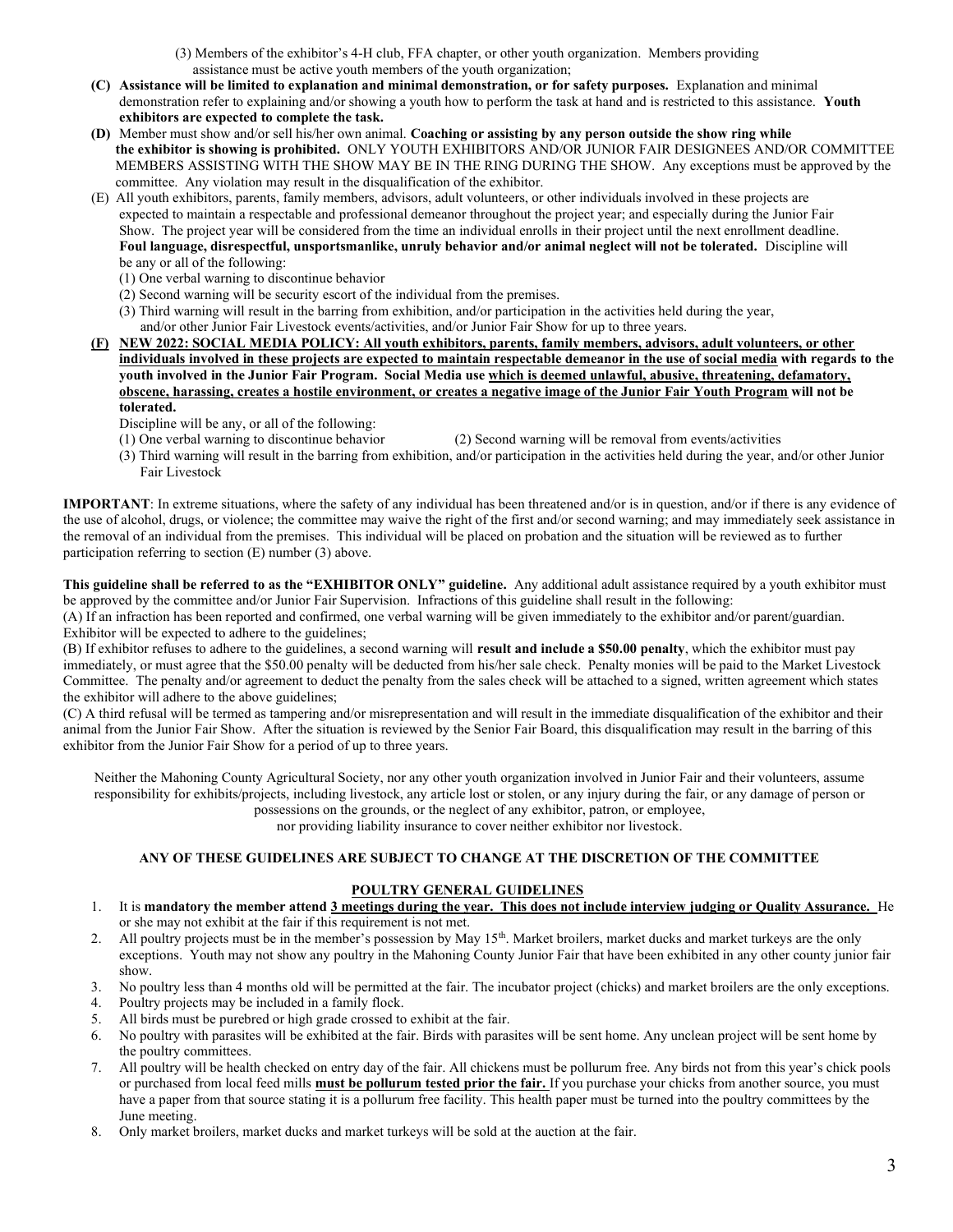- 9. All members taking either the market broiler, market duck and or the market turkey project will exhibit no more than one non-market project. Only two market projects will be permitted per exhibitor.
- 10. All members not taking a market project will be permitted to exhibit no more than three poultry projects at the fair.
- 11. No animal can leave the fairgrounds prior the designated time. The time will be announced in the Junior Fair book. Anyone taking their animal / animals early will forfeit their fair premium. The only exception will be an animal showing signs of health problems. The poultry committees will verify these problems.
- 12. All youth taking a market project will wear the shirt provided to them for judging.
- 13. Poultry showmanship is highly recommended. Youth should wear white shirts and dark bottoms for judging. White lab coats may also be worn.
- 14. Members are required to furnish their own feed. Shavings will be provided. All pens must be cleaned daily by 9:00 a.m.
- 15. A record book is optional for each non-market project. These will be turned in on Entry Day of the Fair to be considered for Best Record Book. The only exception is the Market Turkey, Market Duck and Market Broiler. These books are collected as mentioned earlier in the guidelines and submitted with a thank you.
- 16. Small Animal Project Interview Judging is MANDATORY! If a member is unable to attend, arrangements must be made with a poultry committee. Make up session will be held at the August banding clinic.
- 17. Any youth taking a Market Broiler, Market Duck or Market Turkey project must attend a Quality Assurance Program accompanied by a parent or guardian. The Market Livestock Committee will announce the time and dates.
- 18. Poultry project members will follow the Small and Exotic Animal Committee guidelines.
- 19. NEW 2022: Members will be responsible for cleaning their own pens. Each exhibitor must clean (completely strip) their pen between Tuesday and Saturday following the Junior Fair exhibit. Exhibitors are encouraged to attend the post fair clean-up on Saturday after the fair at 9:00 a.m. If exhibitor is not able to clean his/her own pen, then arrangements should be made within your club and/or another exhibitor to make sure your pen is cleaned. Manure should be taken to the manure pit. Manure pits should only contain manure, straw  $\&$ sawdust. Garbage (paper, pop cans, plastic, etc.) should be disposed of in garbage cans. We highly recommend bedding remains in the pen until Tuesday a.m., so animals still have bedding until they are hauled. If a member does not clean their pen, they may not be permitted to exhibit the following year. Exhibitors not cleaning/stripping their pen between the Tuesday following the Junior Fair Show and Saturday during the Post Fair Clean-up, will be notified of their negligence and fined a \$20.00 pen cleaning fee, which will be donated to the Mahoning County Small & Exotic Animal Committee

# MEATPEN BROILER GUIDELINES

- 1. MEETING REQUIREMENTS: It is mandatory that the members attend three meetings during the year. This does not include interview judging or Quality Assurance. He or she may not exhibit at the fair if this requirement is not met.
- 2. Members may take one meat pen broiler project only.
- 3. All members taking the meat pen broiler project will exhibit one non-market project at the fair.
- 4. Members must follow the Poultry and the Small and Exotic General Guidelines.
- 5. Each member must bring his or her broiler project to the fair. If they do not bring their project to the fair, they will not be permitted to take the broiler project the following year. The only exceptions would be if the birds were not of market quality and they were dismissed on entry day health check or if a predator at home killed them.
- 6. All meat pen chicks will be purchased from a chick pool obtained by the poultry committees from a pollurum free hatchery. Heritage will provide the chicks 7 to 8 weeks prior the entry and weigh in day. The delivery date will depend on Heritage's hatching schedule and delivery. PAYING FOR BIRDS: Members taking Market Poultry MUST PAY the amount owed for their birds to the Poultry Committee for their project by the Small Animal Interview Judging/Skillathon. If this amount is not paid by this date, a \$25 fee per project will be deducted from their Market Livestock check, in addition to the total on their invoice, and be reimbursed to the Poultry Committee to cover the cost of the birds. The member may not be permitted to show Market Poultry the following year.
- 7. Members must be registered by the designated enrollment deadline.
- 8. PROPER NUTRITION: All members taking the broiler project must present a feedbag ingredient tag from the feed they have purchased to feed their project. If it is not the correct feed, the chicks will not be distributed to the member until corrected. Each member will be instructed of the proper feed required for proper nutrition at a county poultry meeting.
- 9. A record book is required for each project. Refer to the guidelines above.
- 10. All broiler projects are terminal, and all will be processed by a designated processor voted on by the Small and Exotic Animal Committee. This will be announced prior the auction. All youth will deliver their processed broilers to their buyer.
- 11. All broiler projects must be healthy and free from deformities: no parasites, have two legs, two wings and wings may not be clipped. Any of these faults will result in the disqualification of the pen.
- 12. The following items will be considered in the meat pen of broilers.
	- A. Meat Type: selected by the Small and Exotic Animal Committee.
	- B. Weight: Any bird under 5 pounds will not be sold at the fair. Any bird under 5 pounds will be sent home the night of the weigh in.
	- C. Uniformity: Pens must consist of two hens or two roosters. Two roosters are preferred. Any mixed pens (a hen and a rooster) will be disqualified. They will not compete for grand or reserve champion but will sell at the end of the auction.
- 13. All meat pens will be health checked on entry day of the fair. Any bird brought to the fair not of market quality will be dismissed and sent home. Any bird brought to the fair not clean will be sent home. The poultry committees during the health check will decide this.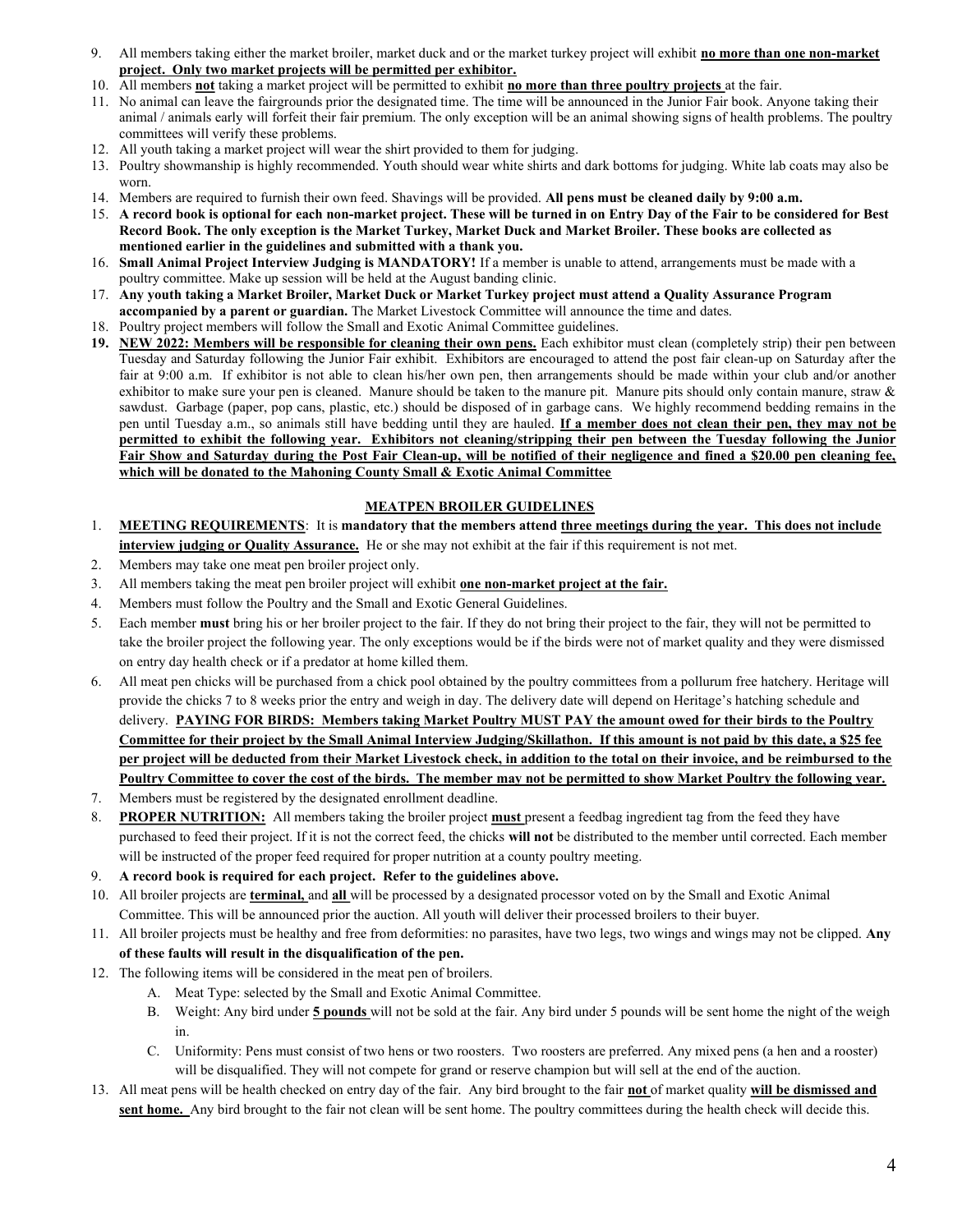- 14. Scales brought from home or any other outside source will not be permitted on the Junior Fair area on weigh in day. Only the official fair weigh-in scale will be permitted. Anyone found to have a scale will be disqualified.
- 15. All meat pens will be weighed on entry day at the designated time. See the Junior Fair book for the time. The weights will be given to the judge on the day of judging. There will be no reweighs. All over-weight birds will be sold at the end of the auction. All underweight birds will be sent home after the weigh in.
- 16. If during the fair, a bird becomes ill, the poultry committees, Senior Fair Board Director in charge and/or fair veterinarian will determine if the pen should be sent home or stay.
- 17. Each member will fit and show their animal. The member may be asked by the judge to show another member's animal.
- 18. The member must be present at the auction. If unable to be there, he or she must make arrangements with a committee prior the auction for a substitute to sell the animal. The name of the person selling for the youth will be documented by the committee. If the member or the substitute seller is not present at the time of the auction, the project will not be sold.
- 19. All youth taking a meat pen broiler project must attend a Quality Assurance program scheduled by the Livestock Committee, accompanied by a parent or a guardian. If he or she does not attend Quality Assurance, they will not be permitted to bring their market project to the fair. See the Livestock calendar or 4-H calendar for the dates.

## .MARKET TURKEY GUIDELINES

- 1. It is mandatory the member attend three meetings during the year. This does not include interview judging, or Quality Assurance. He or she may not exhibit at the fair if this requirement is not met.
- 2. Members may take one market turkey project.
- 3. The poults will be provided 17 to 18 weeks prior to the fair entry day. The turkeys will be from a pollurum free hatchery. The hatchery will be decided and voted on by the Small and Exotic Animal Committee. All youth will purchase their market turkeys from the poultry committees.
- 4. Members must be registered for the project by the designated enrollment deadline.
- 5. A record book is required for each project. Refer to the guidelines above.
- 6. In order for a youth to take a market turkey project, he or she must complete and exhibit no more than one non-market poultry project.
- 7. All members taking the market turkey project must present a feedbag label of the feed they have purchased to feed their turkeys. If it is not the correct type of food required (appropriate protein levels), the turkeys will not be distributed to the member until corrected. Each member will be instructed the proper feed required at a county poultry meeting.
- 8. All market turkeys are terminal and will be processed by a designated processor voted on by the Small and Exotic Animal Committee. This will be announced prior to the auction. All youth will deliver their processed turkey to their buyer.
- 9. The turkey meat pen shall consist of one turkey.
- 10. All turkey projects must be healthy and free from deformities. There should be no missing extremities (two legs, 2 wings), not wing clipped and no parasites. Any of these faults will result in disqualification of the pen.
- 11. All turkeys will be health checked the designated entry and weigh in day. Date and time will be listed in the Junior Fair Book. Any turkey brought to the fair not clean will be sent home. The poultry committees will decide this during the health check.
- 12. Scales brought from home or any other source will not be permitted in the Junior Fair area on weigh-in day. Only the official fair weigh in scale will be permitted. Anyone found to have a scale will be disqualified.
- 13. All turkeys will be weighed on the designated weigh in day. Date and time will be listed in the Junior Fair Book. There will not be any reweighs. The weights will be given to the judge during the breed judging day. All qualified birds will be sold at the auction.
- 14. Turkeys must be at least 20 lbs. to be sold in the Market Livestock Sale. Turkeys not meeting this minimum weight will not be permitted to exhibit in the Junior Fair Show.
- 15. If during the fair, the turkey becomes ill, the poultry committees, Senior Fair Board Director in charge and / or fair veterinarian will determine if the bird will be kept or sent home.
- 16. Each member will fit and show his or her own animal. The member may be asked by the judge to show another member's animal.
- 17. The member must be present at the auction. If unable to be there, they must make arrangements with a poultry committee prior the auction for a substitute to sell the animal. The committee will document the name of the person selling the animal. If the member or the substitute is not present at the auction, the animal will not be sold.
- 18. Members must follow the Small and Exotic Animal guidelines, poultry guidelines and Junior Fair Market Livestock guidelines.
- 19. All youth taking a market turkey project must attend a Quality Assurance Program scheduled by the Livestock Committee and must be accompanied by a parent or guardian. If he or she does not attend, they will not be permitted to bring their animal to the fair. See the Livestock or 4-H calendars for the dates.